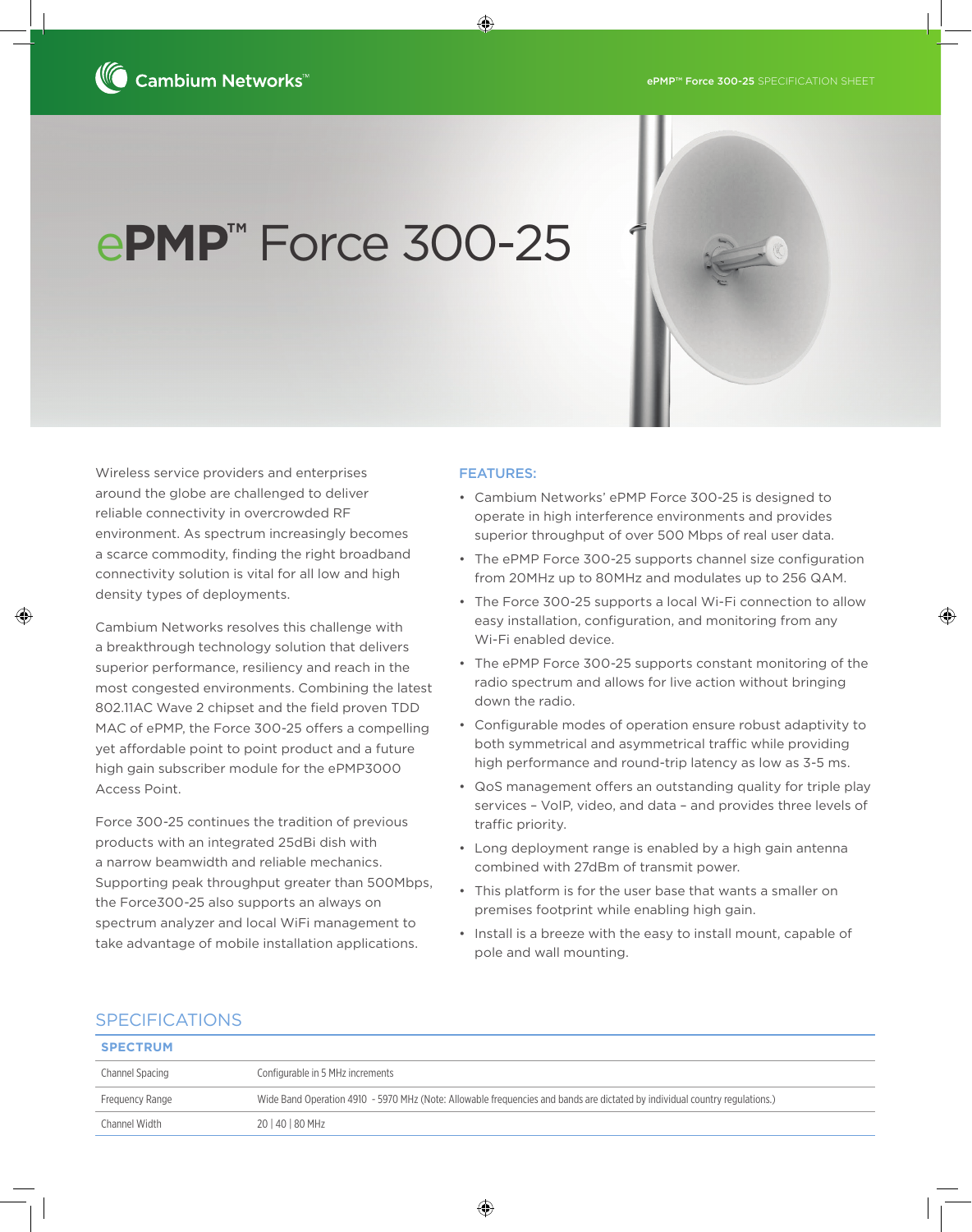$\bigoplus$ 

## SPECIFICATIONS

 $\mathbb{R}^2$ 

 $\bigoplus$ 

| <b>INTERFACE</b>                                    |                                                                                                        |
|-----------------------------------------------------|--------------------------------------------------------------------------------------------------------|
| MAC (Media Access Control) Layer                    | Cambium                                                                                                |
| Proprietary Physical Layer                          | 2x2 MIMO/OFDM                                                                                          |
| Ethernet Interfaced                                 | 10/100/1000 BaseT, Compatible with Cambium PoE & Standard PoE pinouts                                  |
| Protocols Used                                      | IPv4/IPv6 (Dual Stack), UDP, TCP, ICMP, SNMPv2c, NTP, STP, IGMP, SSH                                   |
| Network Management                                  | IPv4/IPv6, HTTPs, SNMPv2c, SSH, Cambium Networks CnMaestro™                                            |
| <b>VLAN</b>                                         | 802.10 with 802.1p priority                                                                            |
| <b>PERFORMANCE</b>                                  |                                                                                                        |
| ARQ                                                 | Yes                                                                                                    |
| Nominal Receive Sensitivity (w/FEC) @20 MHz Channel | $MCSO = -87$ dBm to MCS8 (256 QAM-3/4) = -63 dBm (per chain)                                           |
| Nominal Receive Sensitivity (w/FEC) @40 MHz Channel | $MCSO = -85$ dBm to MCS9 (256QAM-5/6) = -59 dBm (per chain)                                            |
| Nominal Receive Sensitivity (w/FEC) @80 MHz Channel | $MCSO = -82$ dBm to MCS9 (256QAM-5/6) = -56 dBm (per chain)                                            |
| Modulation Levels (Adaptive)                        | MCSO(BPSK)to MCS9 (256QAM5/6)                                                                          |
| Transmit Power Range                                | 0 to +27 dBm (combined, to regional EIRP limit) (1 dB interval)                                        |
| <b>PHYSICAL</b>                                     |                                                                                                        |
| <b>Surge Suppression</b>                            | 1 Joule Integrated (C000000L065A - 30V Gigabit surge suppressor is recommended for optimum protection) |
| Environmental                                       | <b>IP55</b>                                                                                            |
| Temperature                                         | -30°C to +60°C (-22°F to +140°F)                                                                       |
| Weight                                              | 2.4 kg (5.3 lbs)                                                                                       |
| Wind Survival                                       | 180 km/hour (112 mi/hour)                                                                              |
| Dimensions (Dia x Depth)                            | 47 cm x 31 cm (18.5 in x 12.2 in)                                                                      |
| Pole Diameter Range                                 | 6.4 cm - 7.6 cm $(2.5 in - 3 in)$                                                                      |
| Power Consumption                                   | 12 Watts                                                                                               |
| Input Voltage                                       | 30 Volts                                                                                               |
| <b>SECURITY</b>                                     |                                                                                                        |
| Encryption                                          | 128-bit AES (CCMP mode)                                                                                |
| <b>CERTIFICATIONS</b>                               |                                                                                                        |
| <b>FCCID</b>                                        | Z8H89FT0017                                                                                            |
| Industry Canada Cert                                | 109W-0017                                                                                              |
| CE                                                  | EN 301 893 V2.1.1 (5.4 GHz), EN 302 502 V2.1.1 (5.8 GHz)                                               |
| <b>PART NUMBER</b>                                  | <b>DESCRIPTION</b>                                                                                     |
| C058910C102A                                        | ePMP Force 300-25 5 GHz High Gain Radio (FCC) (US Cord)                                                |
| C050910C104A                                        | ePMP Force 300-25 5 GHz High Gain Radio (IC) (Canada/US Cord)                                          |
| C050910C203A                                        | ePMP Force 300-25 5 GHz High Gain Radio (EU) (EU Cord)                                                 |
| C050910C303A                                        | ePMP Force 300-25 5 GHz High Gain Radio (EU) (UK Cord)                                                 |
| C050910C001A                                        | ePMP Force 300-25 5 GHz High Gain Radio (RoW) (no Cord)                                                |
| C050910C101A                                        | ePMP Force 300-25 5 GHz High Gain Radio (RoW) (US Cord)                                                |
| C050910C201A                                        | ePMP Force 300-25 5 GHz High Gain Radio (RoW) (EU Cord)                                                |
| C050910C301A                                        | ePMP Force 300-25 5 GHz High Gain Radio (RoW) (UK Cord)                                                |
| C050910C401A                                        | ePMP Force 300-25 5 GHz High Gain Radio (RoW) (India Cord)                                             |
| C050910C501A                                        | ePMP Force 300-25 5 GHz High Gain Radio (RoW) (China Cord)                                             |
| C050910C601A                                        | ePMP Force 300-25 5 GHz High Gain Radio (RoW) (Brazil Cord)                                            |

 $\bigoplus$ 

 $\bigoplus$